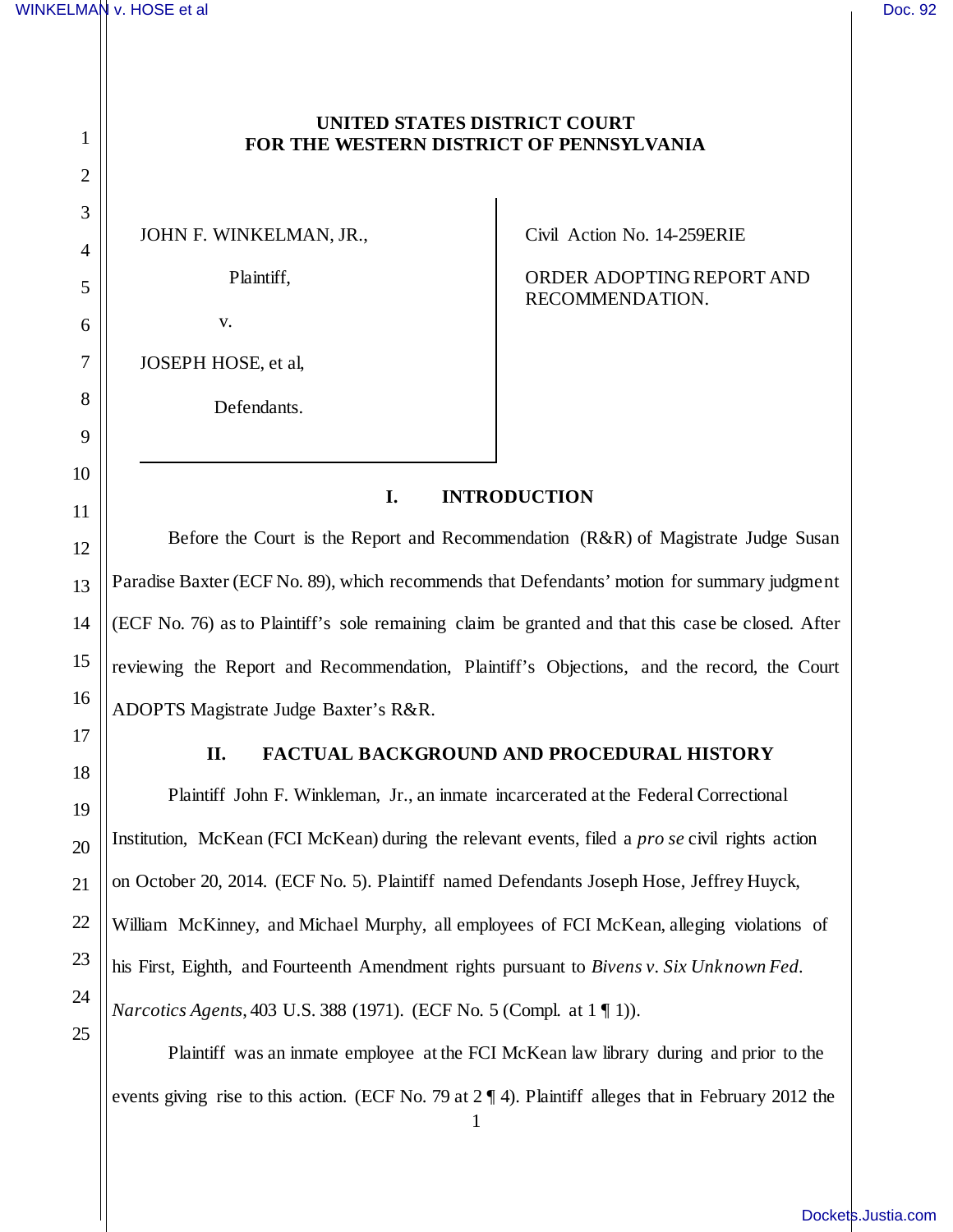inmate employee in charge of creating the monthly law library work schedule cut Plaintiff's work hours from 160 hours to 116 hours and revoked Plaintiff's "early chow pass." (ECF No. 5 (Compl. at  $2 \nvert 1$ )). After taking the issue to his then-supervisor, Mr. Smith, Plaintiff maintains that he continued to work and get paid for 160 hours, [1](#page-1-0) though his schedule was never adjusted to reflect this. (ECF No. 5 (Compl. at  $3 \text{ } (3)$ ).

In November 2013, Defendant Hose became the Education Department Supervisor, and in February 2014, Defendant Huyck became the direct supervisor of the law library and its employees. (ECF No. 79 at 2  $\P$  5-10). Plaintiff brought the issue of his uncorrected schedule and loss of his early chow pass to both Huyck and Hose (on February 22, 2014 and February 24, 2014, respectively), but neither Defendant adjusted Plaintiff's hours or reissued his chow pass. Once the March 2014 schedule was posted, Plaintiff was again assigned 116 hours, while other, less senior inmate employees "of another race" were each given extra hours in excess of the BOP limit of 160. (ECF No. 5 (Compl. at  $3 \nvert 4$ )).

On March 4, 2014, following the posting of the March schedule, Plaintiff filed a BP-8 grievance regarding Defendants' failure to increase his hours for the month of March and requesting that the schedule be adjusted and that he be reissued his early chow pass. (ECF No. 5, Ex. 2 at 12 ("I am the orderly with the most seniority… and my hours were cut from 160 to 116 for the month of March")). Following his filing of the BP-8, Plaintiff alleges that (1) Defendant Huyck told Plaintiff that because Plaintiff had filed a grievance upon the Education Department, that he would make sure Plaintiff only got paid for 116 hours without any bonus pay; and (2) both Hose and Huyck threatened to inform the other inmate employees that Plaintiff was

<span id="page-1-0"></span>

-

 $1$  The inmate transaction records reflect that Plaintiff continued to receive a monthly salary of \$40.80 through January 2014, \$13.60 of which was entered each month as "bonus pay." *See* ECF No. 31, Ex. 2 at 22.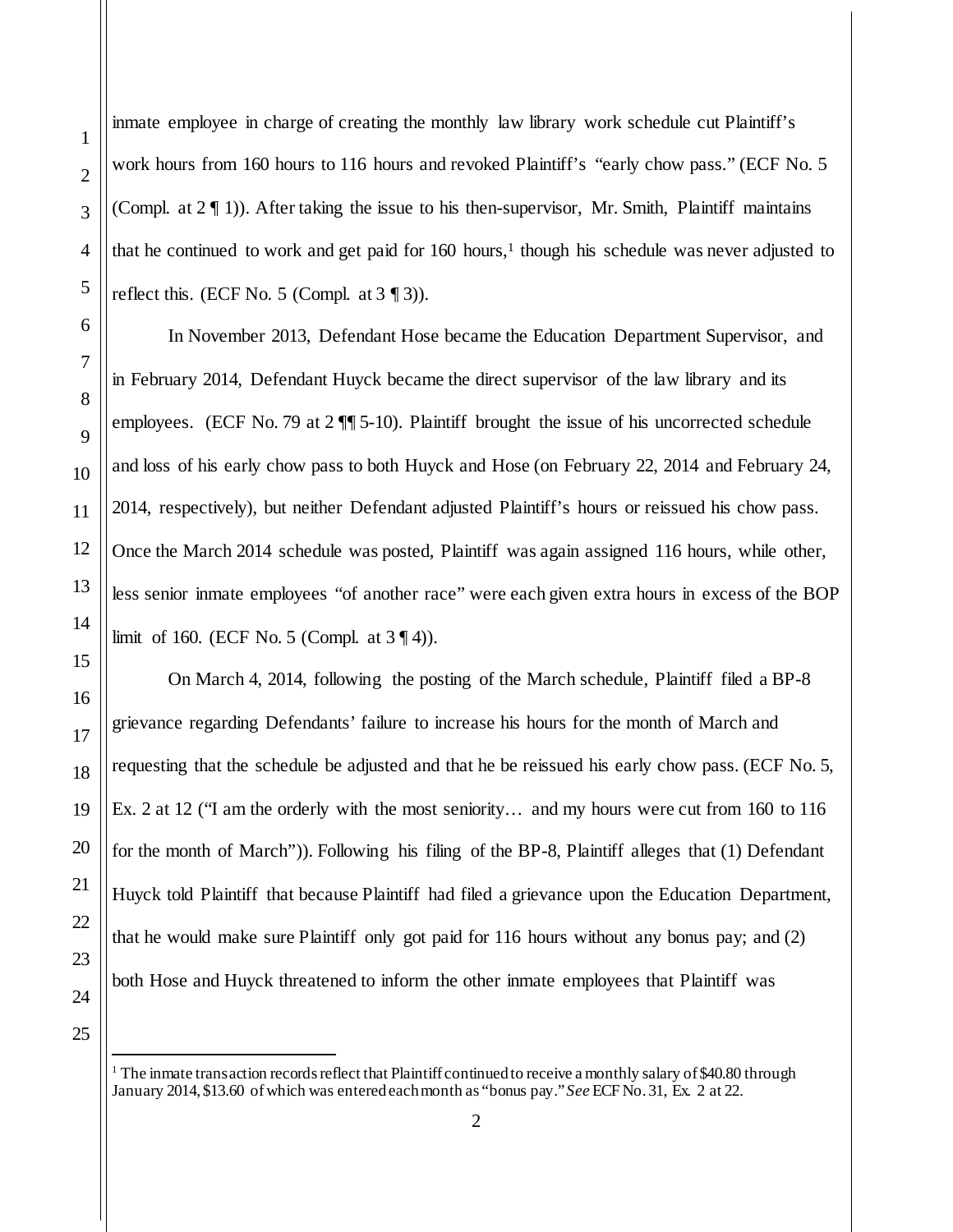complaining about them. (ECF No. 5 (Compl. at  $5 \sqrt{\pi} 10^{-11}$ )).

On March 7, 2014, Plaintiff discovered that he did not receive his bonus pay for February 2014, which reduced his monthly pay from \$40.80 to \$20.40. (ECF No. 5 (Compl. at 5 ¶ 12)); (ECF No. 31, Ex. 2 at 22).The entry of February's pay occurred on March 6, 2014. (ECF No. 31, Ex. 2 at 22 (showing an "entered date" of 3/6/2014 at 10:11:31 AM for the pay period of February 2014)).

On March 21, 2014, Plaintiff alleges that a "secret meeting" took place between Defendants and the inmate in charge of creating the law library work schedule, and that later that day Defendants called a second meeting between themselves and all of the law library employees. (ECF No. 5 (Compl. at 6-7 ¶¶ 20-21)). Defendants maintain that they called the meeting with all law library employees (1) to explain Huyck's duties regarding the law library to the inmates; and (2) to allow the inmates to talk through and diffuse grievances amongst themselves and with the BOP staff with regards to the schedule. (ECF No. 79 at 3 ¶ 20). Plaintiff maintains that the purpose of the meeting could not have been to sort out the work schedule, because all of the other inmates' hours had already been corrected. (ECF No. 5 (Compl. at 7 ¶ 22)). Thus, Plaintiff inferred that the meeting was called in order for Defendants to pit the black inmate employees against him by exposing Plaintiff's complaints about his schedule compared to theirs. (ECF No. 5, Ex. 2 at 7); (ECF No. 90 (Plaintiff's Objections at  $2 \sqrt{9}$  5) ("Why was I their [*sic*]… my schedule was the only one that was not fixed.")).

On or around March 25, 2014, Plaintiff maintains that Defendants attempted to get Plaintiff to end his administrative remedy process by asking him to "sign off" on his BP-9 grievance, but that Plaintiff refused to do so. (ECF No. 5 (Compl. at  $8 \P 25$ , Ex. 2 at 8)). After the March 25 meeting, Plaintiff claims that he was approached by a group of black inmates,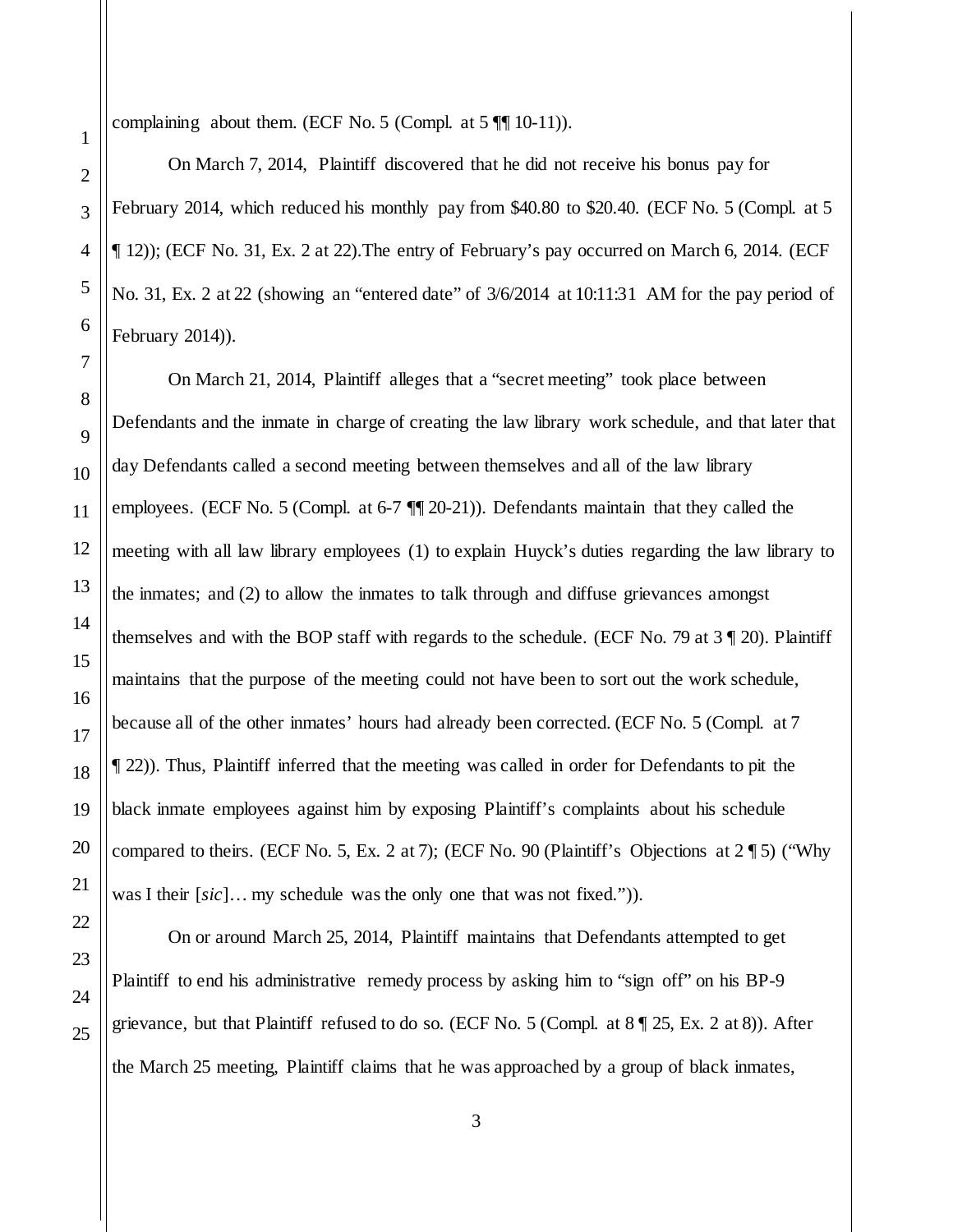including the inmate who cut his hours and took his chow pass, and that the other inmates threatened Plaintiff with bodily harm should he continue complaining about him and "others of [their] race." (ECF No. 5 (Compl. at  $8 \sqrt{26}$ ). Following the March 25 encounter, Plaintiff requested to be transferred to another facility. (ECF No. 5 (Compl. at  $8 \sqrt{\frac{27}{2}}$ )). The request was granted, and Plaintiff was transferred to FCC Hazelton. (ECF No. 79 at 7 ¶ 35). Plaintiff was later transferred again for unrelated reasons in March 2015 to FCI McDowell, where he is currently housed. (ECF No. 79 at  $7 \sqrt{\frac{9}{1}} 36 - 37$ ).

Plaintiff's Complaint alleges that Defendants violated his First Amendment rights by, in retaliation for Plaintiff's filing a prison grievance, cutting his bonus pay and threatening to inform other inmates of his complaints; violated his Eighth Amendment rights by failing to protect him from other inmates' threats of bodily harm; and violated his Fourteenth Amendment rights by failing to protect him from racial discrimination. (ECF No. 5 (Compl. at 9)).

On February 29, 2016, the Court adopted Magistrate Judge Baxter's R&R granting partial summary judgment to Defendants Hose and Huyck, dismissing Defendants Murphy and McKinney, and dismissing Plaintiff's Eighth Amendment failure to protect claim and Fourteenth Amendment equal protection claim. *See* (ECF No. 49 (dismissing with prejudice Plaintiff's retaliation claim regarding his [February [2](#page-3-0)014] bonus<sup>2</sup>; Plaintiff's failure to protect claim against Defendants Murphy and McKinney; and all claims for monetary relief brought against Defendants in their official capacity)). Thus, Plaintiff's only claim remaining in this action is his First Amendment retaliation claim for nominal damages against Defendants Hose and Huyck.

<span id="page-3-0"></span>

 $\overline{a}$ 

<sup>&</sup>lt;sup>2</sup> This Court's Order (ECF No. 49) incorrectly described Plaintiff's dismissed retaliation claim as regarding his *March 2012* bonus. The claim actually regarded his February 2014 bonus, as described in the Factual Background section, *supra*. Plaintiff's scheduled hours for March 2014 were the subject of his initial BP-8 prison grievance. *See* ECF No. 5, Ex. 2 at 13.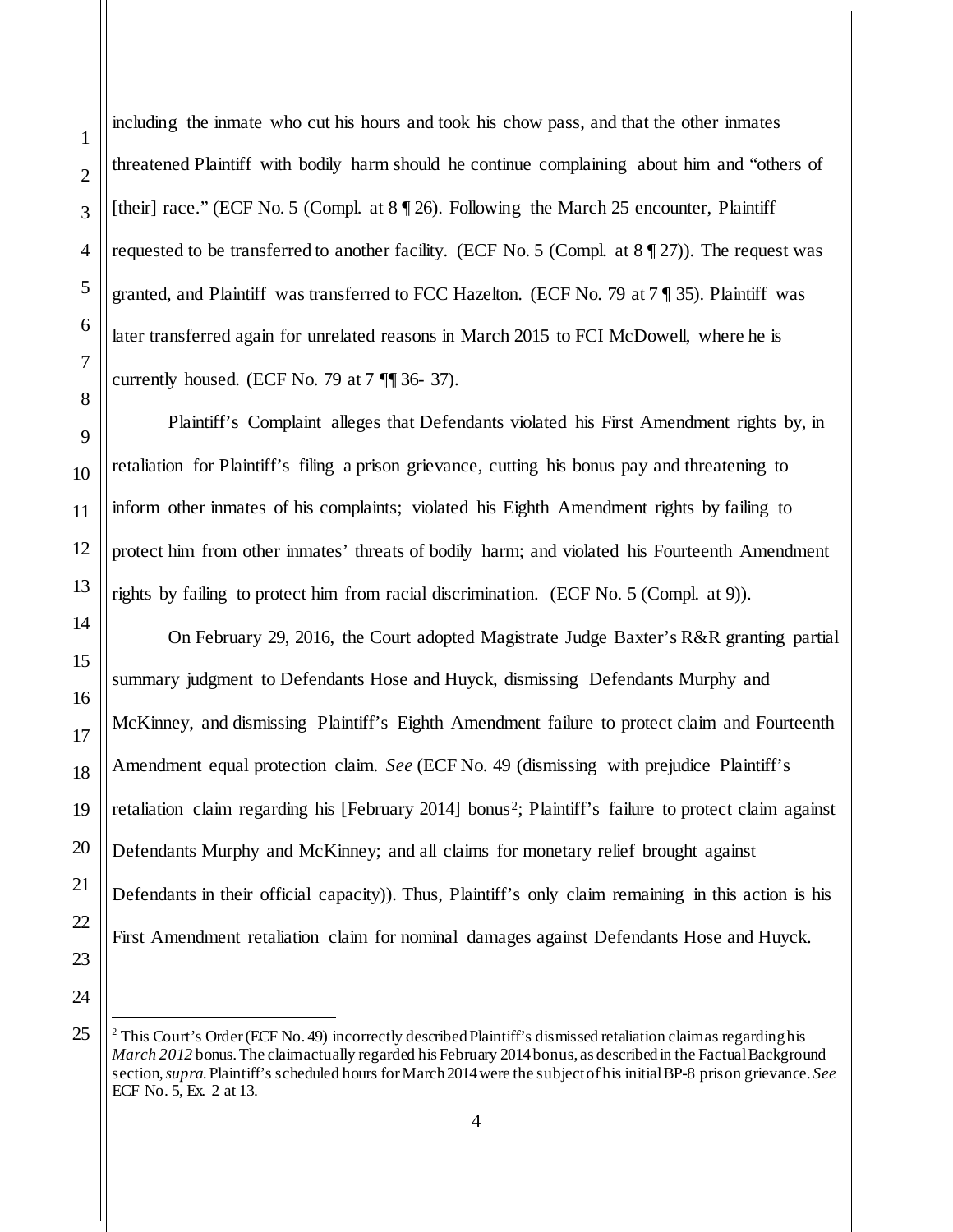Specifically, Plaintiff's remaining claim is based on the allegation that, following Plaintiff's filing of prison grievances, Hose and Huyck threatened to inform other inmates of Plaintiff's complaints and thereafter did tell other inmates that Plaintiff complained about them. (ECF No. 5 (Compl. at  $9 \nvert b$ ).

Both Plaintiff and Defendants filed motions for summary judgment as to the remaining retaliation claim. Plaintiff's motion was denied on January 18, 2017. (ECF No. 87 (adopting R&R recommending the denial of Plaintiff's Motion for Summary Judgment because Plaintiff did not identify any evidence to support his claim)). On February 14, 2017, Magistrate Judge Baxter issued the instant R&R recommending that this Court grant Defendants' motion for summary judgment and that this case be closed. (ECF No. 89). Plaintiff filed timely objections (ECF No. 90).

#### **III. DISCUSSION**

#### **A. Standards of Review**

#### **1. Report and Recommendation**

When a party objects to an R&R, the district court must review *de novo* those portions of the R&R to which objection is made. *See United States v. Raddatz*, 447 U.S. 667, 673 (1980); Fed. R. Civ. P. 72(b). However, to obtain *de novo* review, a party must clearly and specifically identify those portions of the R&R to which it objects. *Goney v. Clark*, 749 F.2d 5, 6-7 (3d Cir. 1984). If the objections are made as to previously-decided motions, "the district court reviews the magistrate court's ruling on a non-dispositive motion under a clearly erroneous standard, while dispositive recommendations are reviewed *de novo*." *Kenny v. United States,* 489 F. App'x 628, 630, n.2 (3d Cir. 2012). The district court may accept, reject, or modify, in whole or in part, the findings and recommendations made by the Magistrate Judge. *Raddatz*, 447 U.S.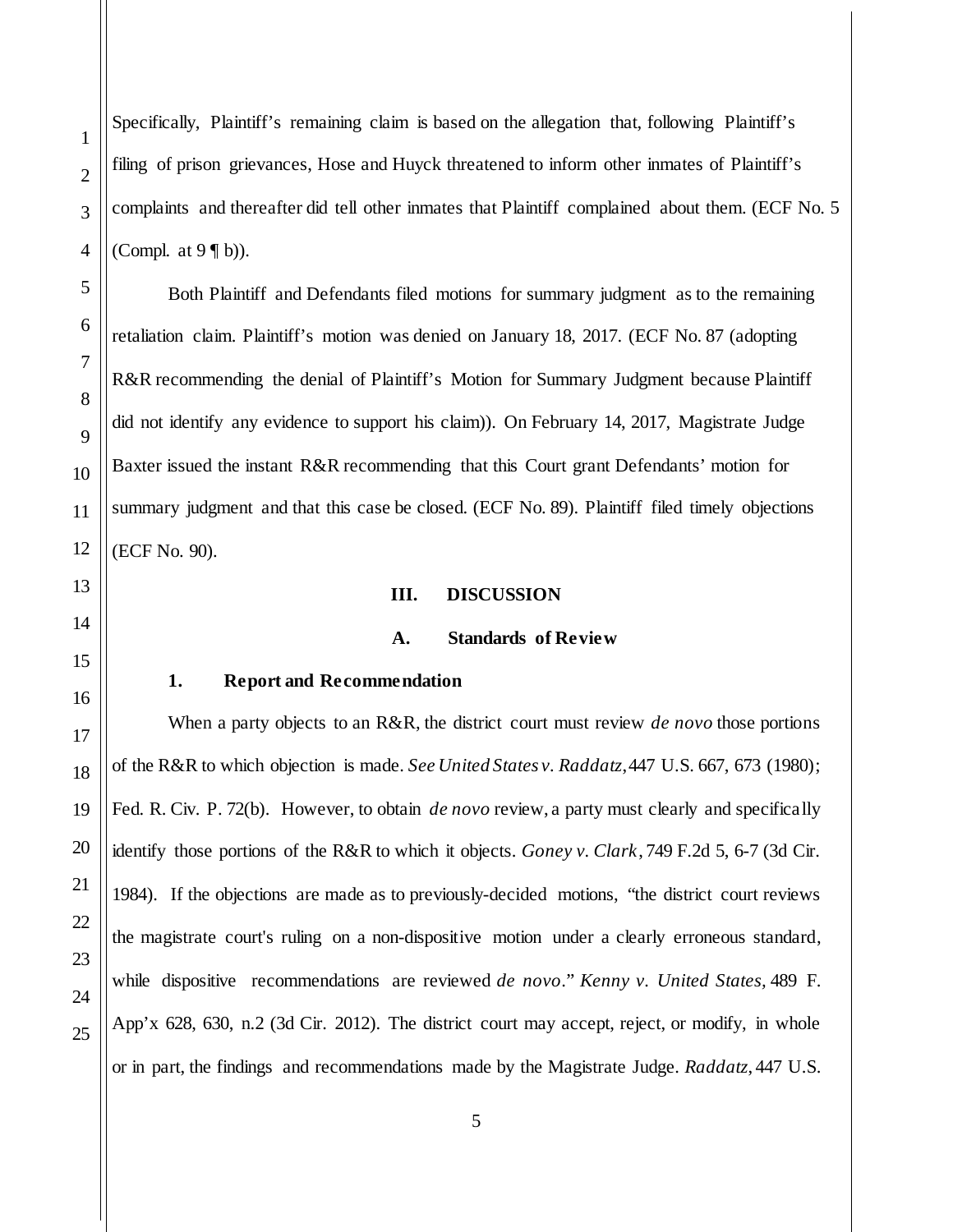at 673-74.

## **2. Summary Judgment**

Federal Rule of Civil Procedure 56(a) requires that summary judgment be granted when the moving party demonstrates that there is no genuine issue of material fact and that the moving party is entitled to judgment as a matter of law. Fed. R. Civ. P. 56(a). All inferences must be made in favor of the non-moving party, but both parties must produce evidence as to whether a genuine issue of material fact does or does not exist. Fed. R. Civ. P.  $56(c)(1)$ .

The initial burden on the movant to demonstrate an absence of genuine issue of material fact does not require him to produce specific affidavits or evidence negating the non-movant's claim. *Celotex Corp. v. Catlett*, 477 U.S. 317, 323 (1986). Rather, the movant's burden may be satisfied if he points out the inadequacy of the non-movant's evidence in light of the burden of proof forthcoming at trial. *Celotex*, 477 U.S. at 323. If the movant satisfies his burden, the burden then shifts to the non-movant, who must identify specific, admissible facts from the record which support his allegations that such a genuine issue of material fact does exist. *Celotex*, 477 U.S. at 325. For a fact to be taken as material, it must have the ability to affect the outcome of the suit given applicable law. *Matsushita*, 475 U.S. at 586. An issue of material fact is genuine if a fair-minded jury could reasonably return a verdict for the non-movant based on the evidence presented. *Anderson v. Liberty Lobby, Inc.*, 477 U.S. 242, 252 (1986).

#### **B. Plaintiff's Retaliation Claim**

A prisoner-plaintiff alleging retaliation must make a prima facie showing that (1) the conduct which led to the retaliation was constitutionally protected; (2) he suffered some adverse action at the hands of the prison officials; and (3) a causal link exists between the exercise of his constitutional rights and the adverse action taken against him. *Rauser v. Horn*, 241 F.3d 330, 333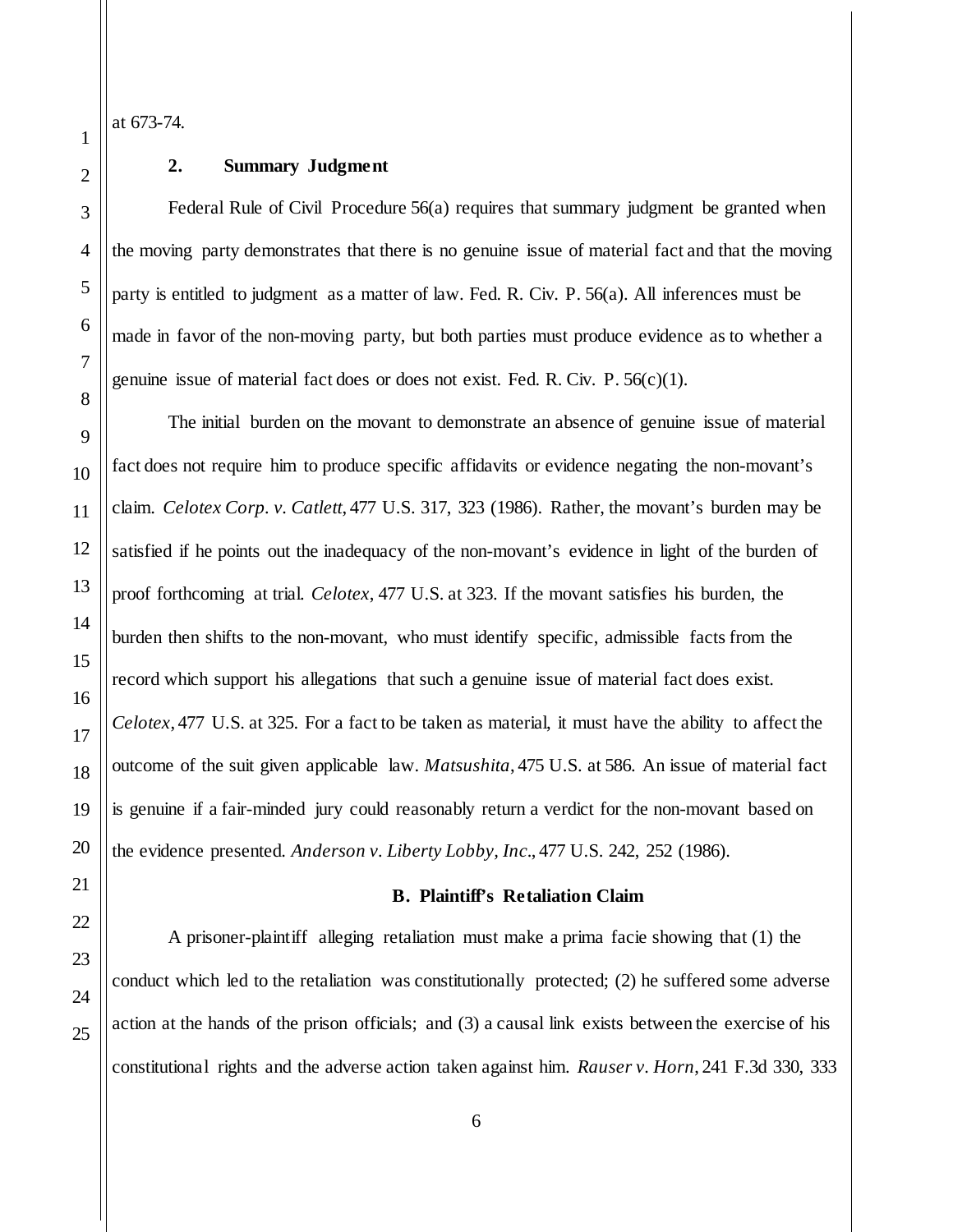(3d Cir. 2001) (internal citations omitted).

As to the first element, it is well-settled (and uncontested in the instant action) that filing a prison grievance is constitutionally protected conduct under the First Amendment. *See, e.g.*, *Mitchell v. Horn*, 318 F.3d 523, 530 (3d Cir. 2003). A plaintiff can satisfy the second requirement of adverse action by demonstrating that the retaliatory action was "sufficient to deter a person of ordinary firmness from exercising his constitutional rights." *See Allah v. Seiverling*, 229 F.3d 220, 225 (3d Cir. 2000). "An adverse consequence need not be great in order to be actionable; rather it need only be more than *de minimus*." *Watzon v. Rozum*, 834 F.3d 417, 423 (3d Cir. 2016). Finally, a plaintiff can establish the necessary causal link between his protected conduct and the adverse action by proving that his conduct was a "substantial or motivating factor" in the decision to discipline him. *Rauser*, 241 F.3d at 333 (internal citation omitted). If a plaintiff meets this initial burden, the defendant must then prove by a preponderance of the evidence that it would have taken the same action absent the protected conduct "for reasons reasonably related to a legitimate penological interest." *Rauser*, 241 F.3d at 334.

The R&R discusses three adverse actions: Plaintiff's loss of early chow pass, Plaintiff's loss of bonus pay, and Defendants' verbal threats to tell other inmates that Plaintiff was complaining about them. Plaintiff did not cite the loss of his early chow pass as adverse action in his Complaint; rather, it formed part of the basis of Plaintiff's initial BP-8 grievance. *See* (ECF No. 5 (Compl. at 9)). Plaintiff's claim regarding the loss of his bonus pay has already been dismissed. (ECF No. 49 (adopting ECF No. 45, Magistrate Judge Baxter's R&R recommending granting partial summary judgment to Defendants)). Plaintiff did not file objections to that R&R and he did not move this Court to reconsider its Order. Therefore, the only remaining claim for consideration is against Hose and Huyck for their alleged threats to tell other inmates that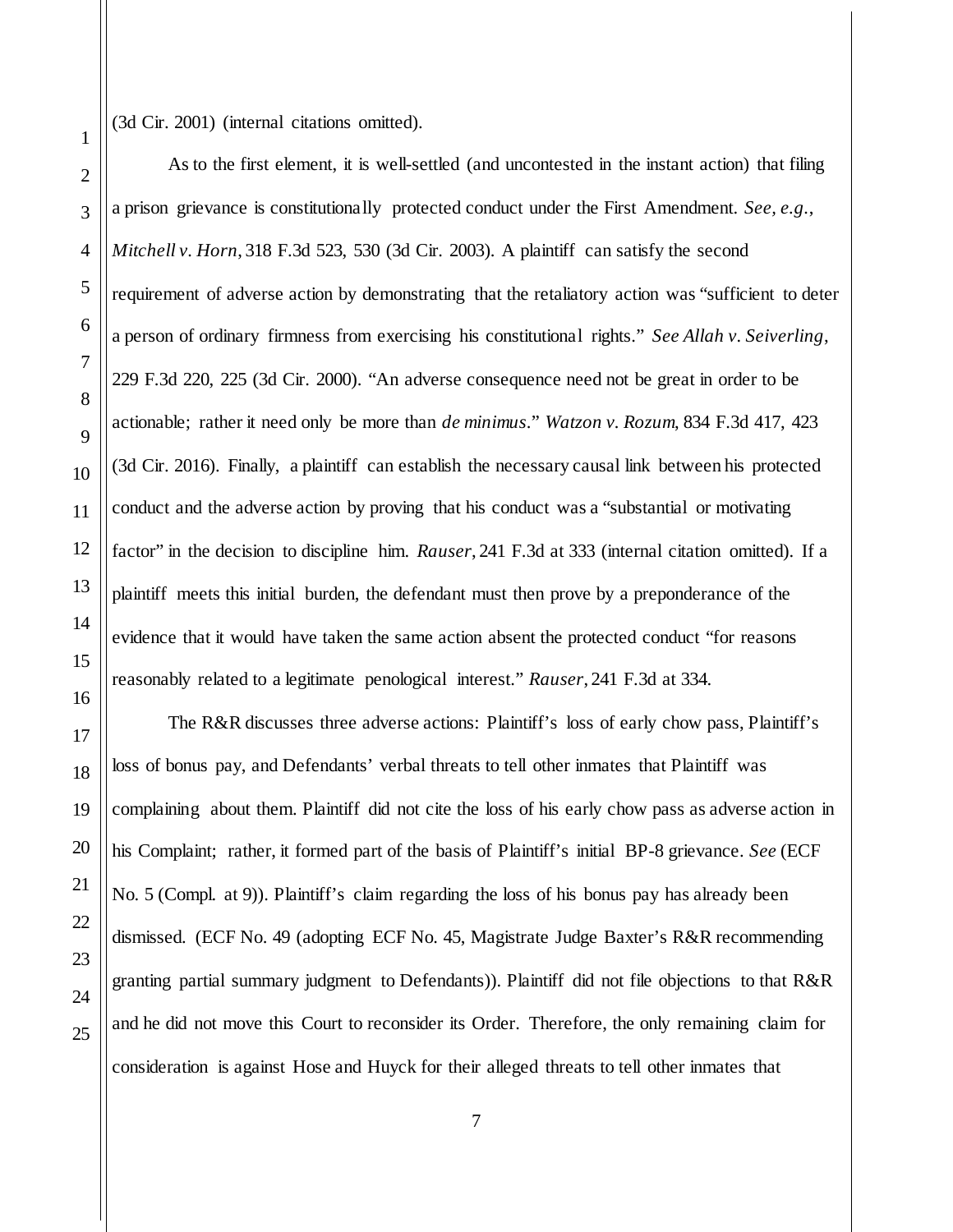Plaintiff was complaining. *See* (ECF No. 77 at 2); (ECF No. 45 at n.1). The R&R recommends that Plaintiff's retaliation claim regarding the alleged verbal threats fails to satisfy the adverse action element because threats are not sufficient conduct as a matter of law. (ECF No. 89 at 7).

The Third Circuit has repeatedly held that verbal threats alone do not constitute adverse action for the purposes of establishing a *prima facie* retaliation claim. *Chruby v. Kowaleski*, 534 F. App'x 156, 161 (3d Cir. 2013); *Dunbar v. Barone*, 487 F. App'x 721, 723 (3d Cir. 2012) (affirming summary judgment for Defendants where Defendants allegedly threatened Plaintiff by telling him that he was a "marked man" and that his "days were numbered"); *Burgos v. Canino*, 358 F. App'x 302, 306 (3d Cir. 2009) ("Mere threats do not constitute retaliation."); *Booth v. King*, 228 F. App'x 167 (3d Cir. 2007) ("Absent any allegation of physical harm, the defendants' verbal threats do not amount to a constitutional violation.").

Here, Plaintiff alleges that Defendants called the March 21 meeting to threaten him and that Defendants expressly threatened to tell other inmates about Plaintiff's complaints. Plaintiff has provided no evidence of these threats other than the allegations made in his Complaint and his own inferences. Even if Plaintiff could prove that the threats occurred, they would not amount to adverse action because Plaintiff cannot establish that the threats would deter a person of ordinary firmness from exercising his First Amendment right to file prison grievances in the future. As the Third Circuit has stated, an action must be "sufficiently serious," and "any use of words, including threatening language, does not constitute retaliatory action," particularly given the actions which courts *have* deemed sufficient in the prison context (e.g., several months in disciplinary confinement, denial of parole, and significant financial penalties). *Walker v. Mathis*, 665 F. App'x 140, 143 (3d Cir. 2016); *see Dunbar*, 487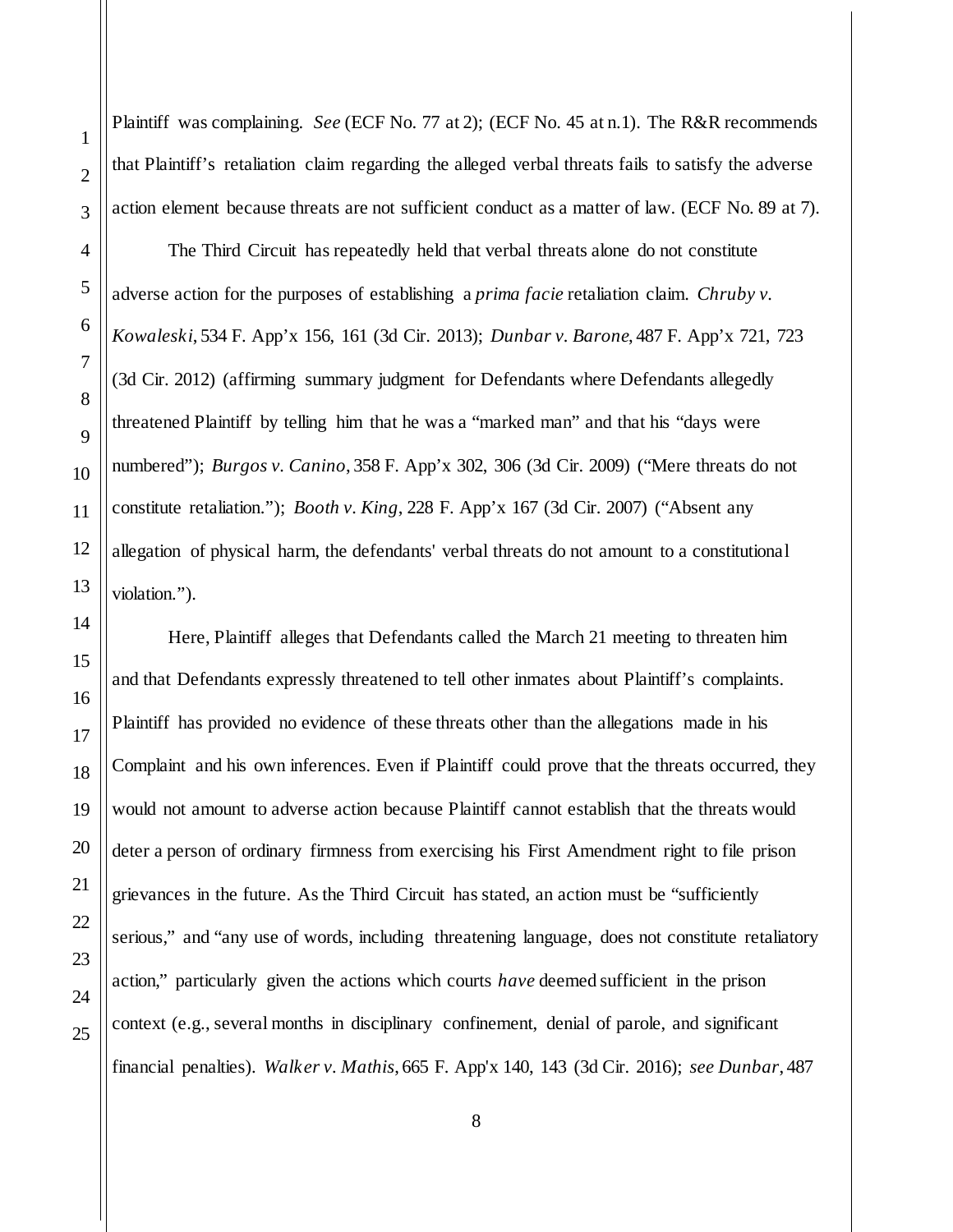F. App'x at 723; *Burgos*, 641 F. Supp.2d at 454. Moreover, Plaintiff's own deposition established that, notwithstanding Defendants' threats to tell other inmates of Plaintiff's complaints, those other inmates were already well aware of the issues Plaintiff had with the schedule and the loss of his chow pass, which were the impetus for the filing of his initial grievance. (ECF No. 78, Ex. 4 at 28).

Thus, the Court adopts the R&R with respect to its conclusion that verbal threats cannot alone constitute retaliation, and that the verbal threats described by Plaintiff do not satisfy the adverse action element of his claim.

#### **C. Plaintiff's Objections**

In his "Complaint About the Report and Recommendation" (ECF No. 90), Plaintiff lists five objections as follows, which are addressed in their entirety:

# **1.** *Objection 1***: Causal Connection Between Plaintiff's Filing of His Grievance and the Alleged Threats Made by Defendants**

In his Objection #1, Plaintiff describes in more detail the meeting which took place between the FCI McKean Defendants and the law library inmate employees on March 21, 2014. Plaintiff notes that Mr. Murphy's statement during the meeting ("If you sue, you willn't [*sic*] find me") "connects all the prongs" and establishes that the meeting was called "so the black man could threaten the white man." This alleged statement was made by a party who has been dismissed from this action, and thus is irrelevant to Plaintiff's instant claim against Defendants Hose and Huyck.

### **2.** *Objection 2***: Request for Counsel and Discovery**

In his second objection, Plaintiff requests an attorney and additional discovery. These requests have previously been denied and are not properly before the Court. *See* (ECF No. 12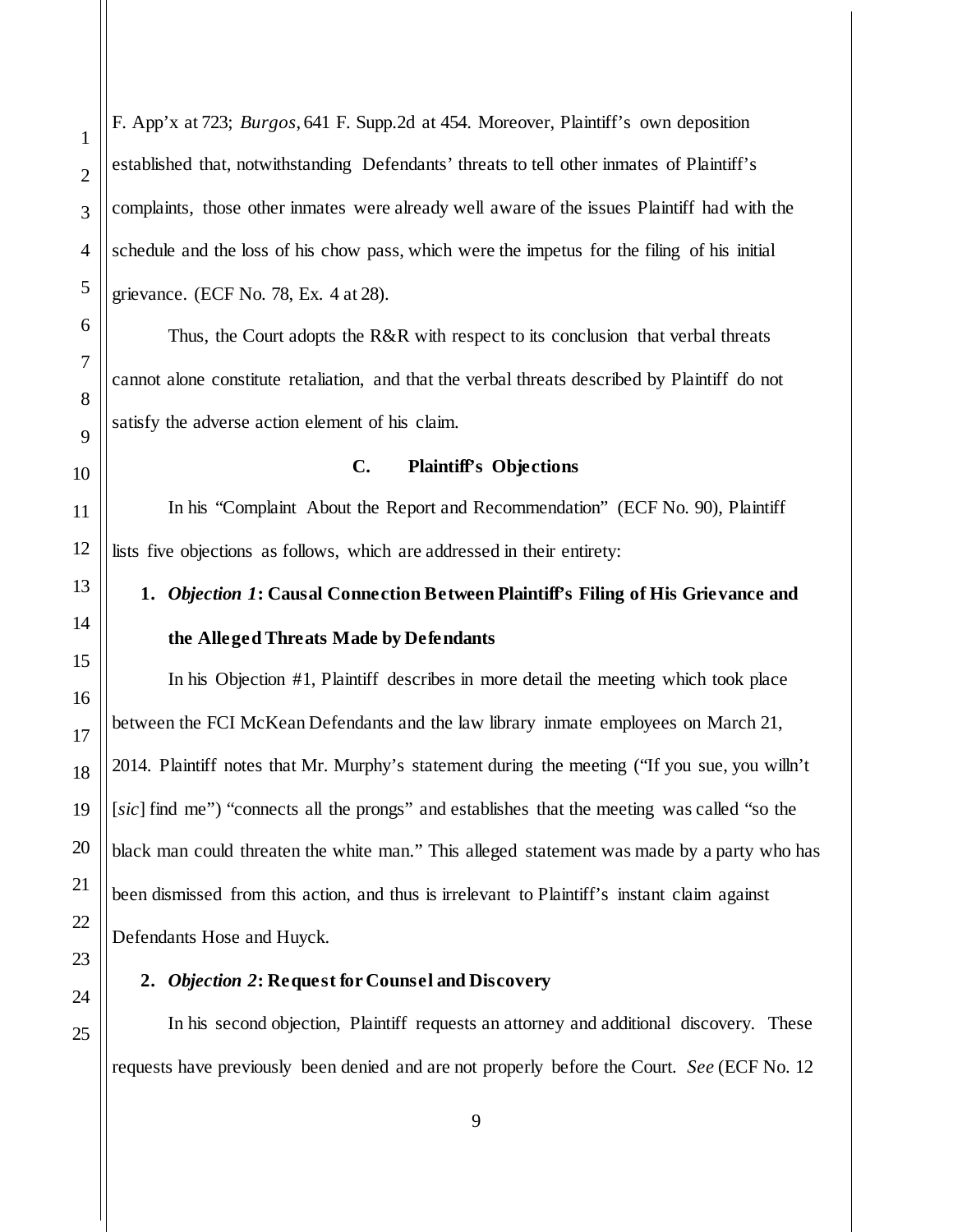(denying without prejudice Plaintiff's Motion for Counsel)), (ECF No. 14 (denying Plaintiff's Motion to Reconsider the Court's denial of Plaintiff's Motion for Counsel)), (ECF No. 67 (denying without prejudice Plaintiff's Appealed Motion to Appoint Counsel)), (ECF No. 43 (denying Plaintiff's Motion for Discovery as premature)), and (ECF No. 68 (denying Plaintiff's Renewed Motion for Discovery as moot, given that Defendants have produced the requested discovery to Plaintiff)).

# **3.** *Objections 3 and 4***: Violation of Standards of BOP Employee Conduct Sections 3420.09 and 3420.11**

In his Objections #3 and #4, Plaintiff cites various sections of the Standards of Employee Conduct handbook for Bureau of Prisons (BOP) employees which he contends have been violated by Defendants. (ECF No. 90). However, these provisions are not legally relevant to Plaintiff's remaining First Amendment claim.

# **4.** *Objection 5***: Plaintiff's Description of Acts that Constitute Adverse Action**

## *i. Defendant's Wood Shop Meetings*

In his final Objection, Plaintiff cites the "wood shop meetings" as retaliation, by which he refers to the meetings held between Defendants and the inmate who took Plaintiff's chow pass, and between Defendants and the law library employee inmates later that day. Plaintiff infers that the meetings were called in order for Defendants to threaten Plaintiff by pitting the black employees against him. Even if Plaintiff could prove that the meetings were called to threaten Plaintiff in retaliation for filing his grievance, the threats themselves are not sufficient to constitute adverse action as a matter of law. Accordingly, Plaintiff's objection as to the wood shop meetings is without merit.

*ii. Threats of Bodily Harm by Other Inmates Following Wood Shop Meetings*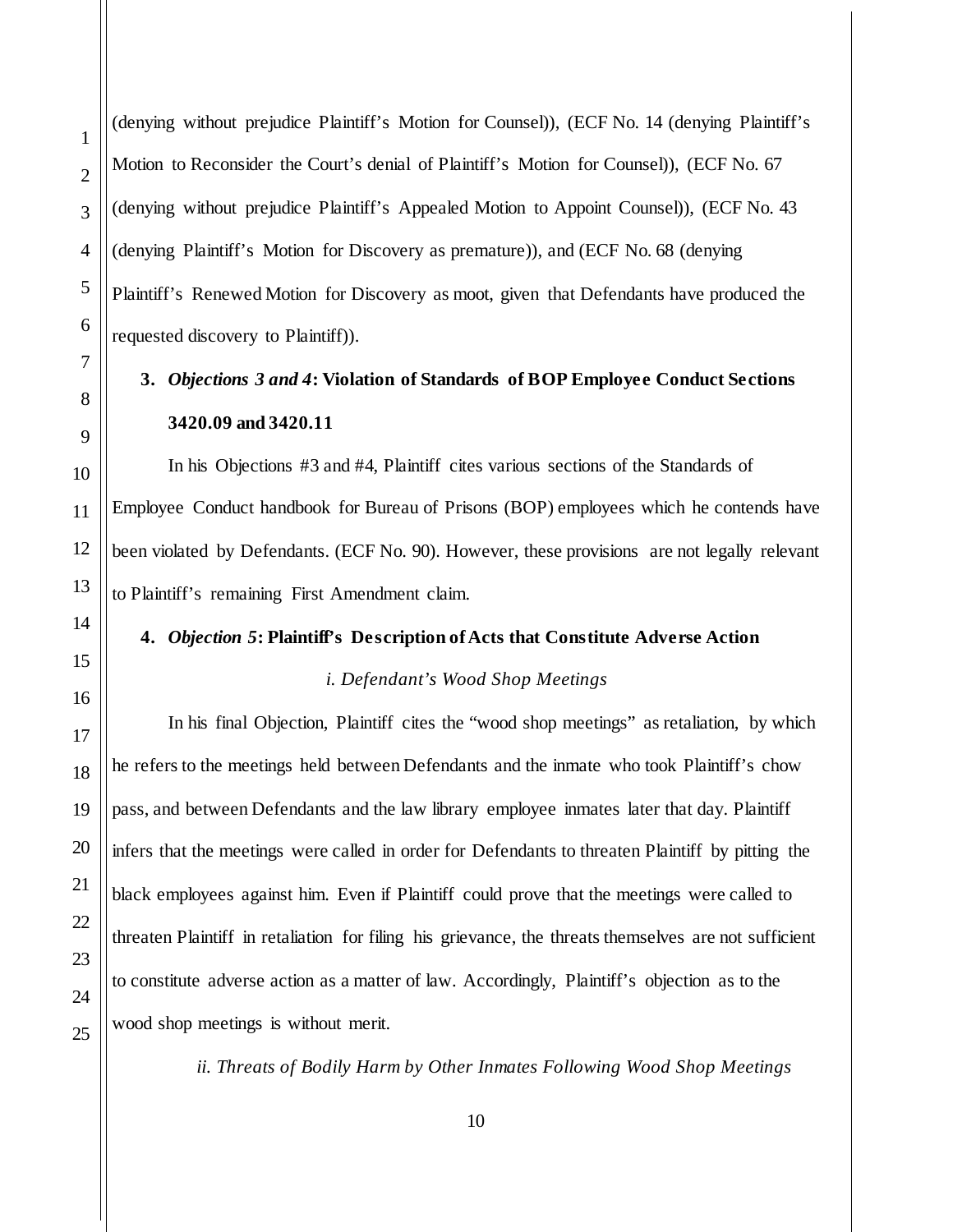In his Complaint, Plaintiff alleges that due to Defendants' direct actions, he was threatened with bodily harm at the hands of other inmates. (ECF No. 5 (Compl. at  $9 \text{ }^{\circ}$  d)). In Objection #5, Plaintiff reiterates that when, following the wood shop meetings, he "was cornered by the 3 blacks," their conduct constituted retaliation. (ECF No. 90). This was the basis of his Eighth Amendment failure to protect claim against Defendants Murphy and McKinney, which has been dismissed with prejudice. (ECF No. 77 (Defs. Omnibus Mot. For Summ. J.) (describing Plaintiff's claim that Murphy and McKinney "failed to protect him from other inmates who threatened to harm him because of his complaints about them)).

*iii. Refusal to Fix Plaintiff's Work Schedule*

Finally, Plaintiff maintains that Huyck fixed the black employees' schedules and not his because of racial discrimination. (ECF No. 90). As it relates to the instant action, Defendant Huyck's decision not to adjust Plaintiff's schedule for March 2014 cannot constitute retaliation, whether or not it was a racially-motivated decision, because it occurred prior to Plaintiff's filing of his BP-8. Indeed, it formed part of the basis for the BP-8. The constitutionally protected action of filing a grievance could not have "caused" a *prior* scheduling change, and thus cannot support a claim for retaliation.